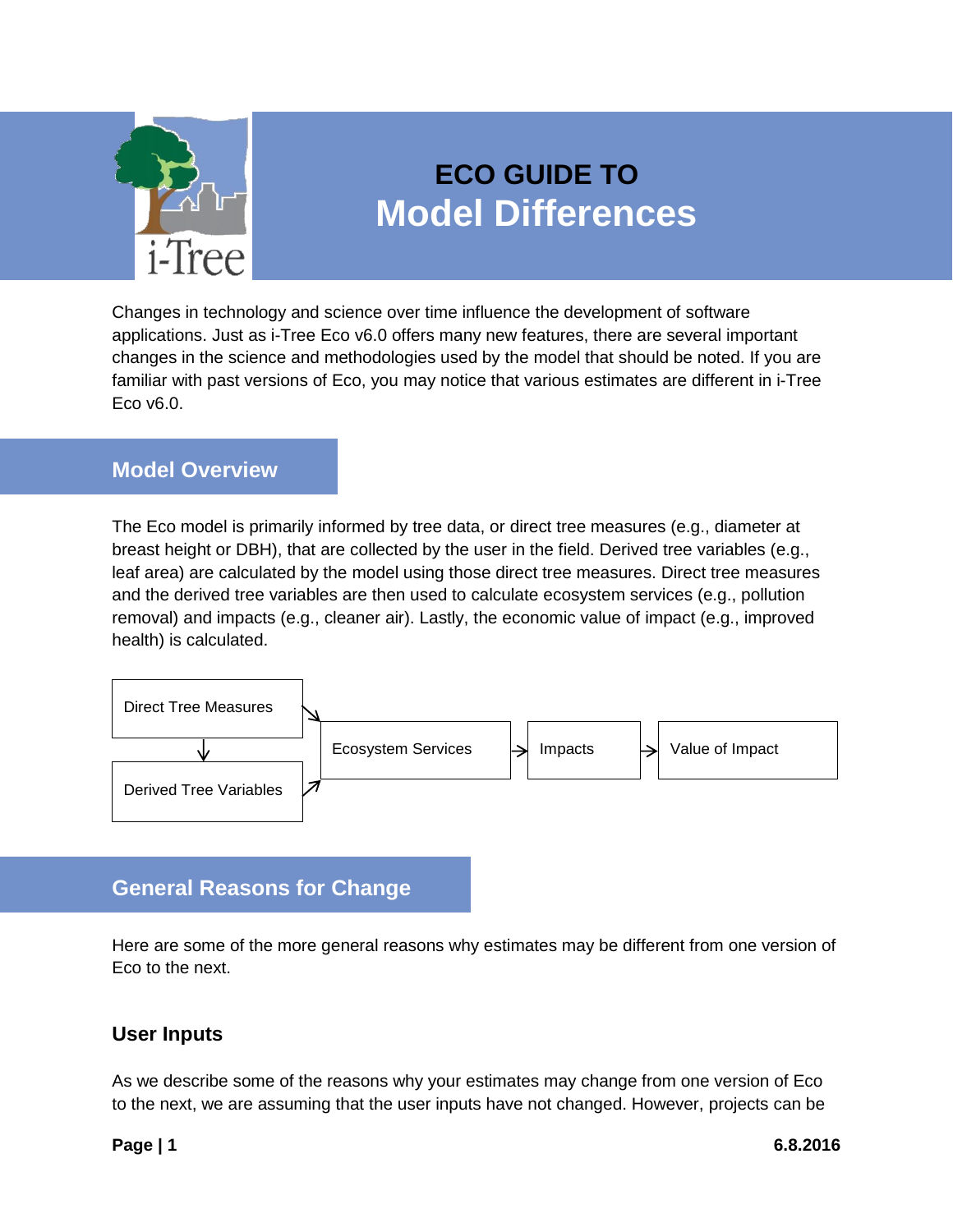altered over time, decisions changed, and field data corrected. Making changes to any of the following user-provided inputs is one reason why your Eco estimates might change:

 **Direct tree measures –** As described in the **[Model Overview](#page-0-0)** section, users collect direct tree measures in the field and input them into Eco. Should you find a reason to edit the field data that you collected (e.g., to correct an error), those changes will be reflected in your results.

#### **Caution**

Please be aware that making changes to direct tree measures is not always advisable and should be done only if absolutely necessary.

- **Pollution data –** Pollution data are used by Eco to calculate some ecosystem services. Users are required to either select the year of the pollution dataset that they would like to use or in some cases provide the dataset themselves. The results for pollution removal will vary based on the pollution data that are used. Users may be more inclined to change this input now that Eco v6.0 offers more pollution datasets to choose from than past versions of the application.
- **Weather data –** Weather data are used by Eco to calculate some ecosystem services. Users are required to select a weather station and the year of the weather dataset that they would like to use or in some cases provide the dataset themselves. The results for avoided runoff, bioemissions, and pollution removal will vary based on the weather data that are used. Users may be more inclined to change this input now that Eco v6.0 offers more weather datasets to choose from than past versions of the application.
- **Benefit prices –** As described in the **[Model Overview](#page-0-0)** section, value of impact is one component of the Eco model. Value of impact is calculated as the economic value associated with the ecosystem services that are provided by trees. While Eco includes default benefit prices for the value of impact estimates, users are also allowed to provide their own. The addition of or changes to user-defined benefit prices from one Eco run to the next will result in different value estimates.

#### **Species Data**

i-Tree Eco calculates many of its derived tree variables and ecosystem services using speciesspecific data that are stored in a database and accessed by the model during processing. As new information and science become available, the species database is updated so estimates using this data have the potential to change as well.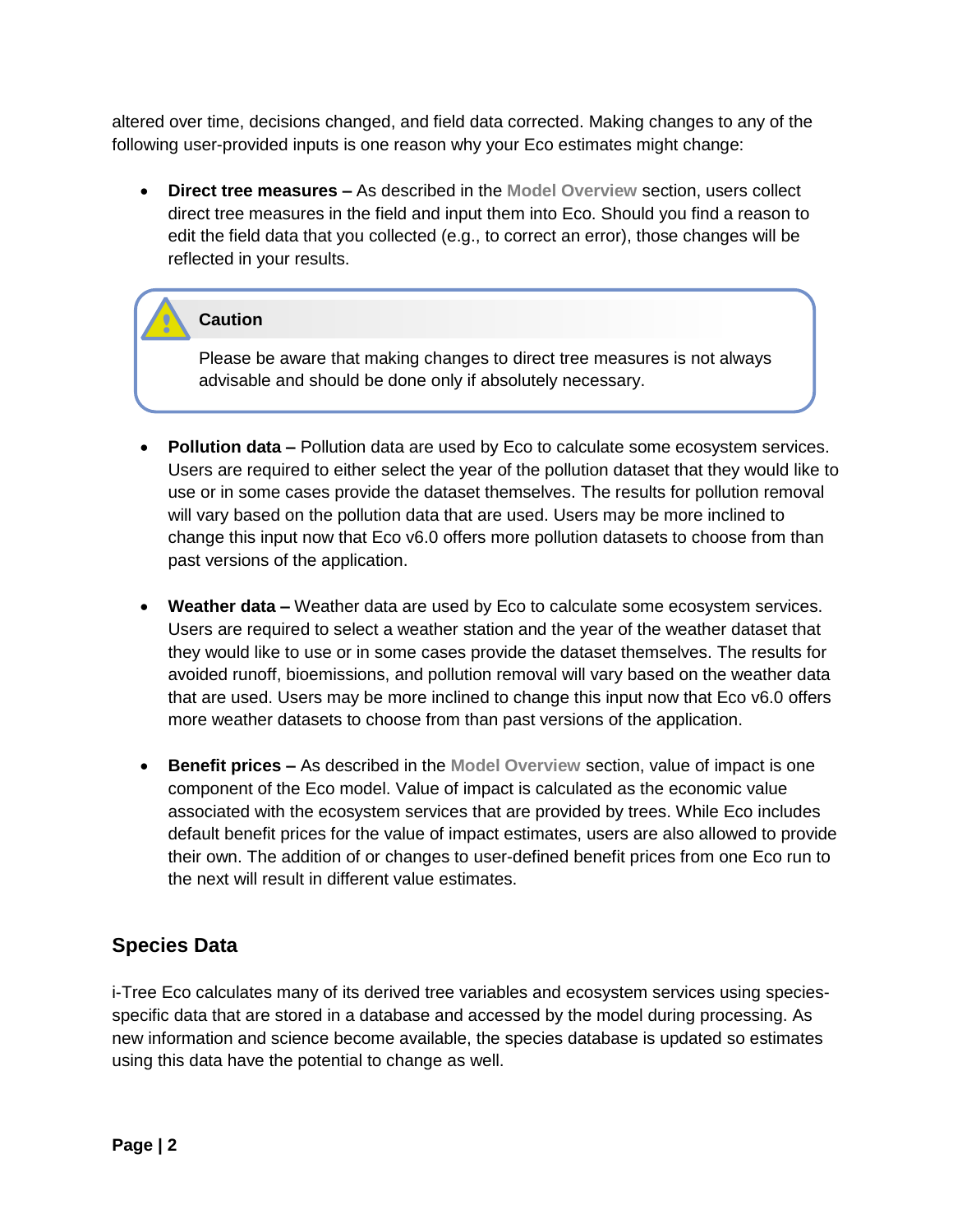For example, derived tree variables, such as leaf area and leaf biomass, are calculated based on equations or conversion factors. These variables will change if new conversion factors or new species information are added to the database. Likewise, some ecosystem services will be directly affected by changes to species data. For example, adding a new biomass equation will result in differences in carbon storage estimates. Changes in some ecosystem service and value estimates will also be seen as a consequence of changes to derived tree variables.

#### **Valuation Data**

As described in the **[Model Overview](#page-0-0)** section, value of impact is one component of the Eco model. Value of impact is calculated as the economic value associated with the ecosystem services that are provided by trees.

Simple valuation methods involve multiplying the amount of ecosystem service (e.g., tons of carbon stored) by the associated economic value (e.g., dollars per ton of carbon stored). This method is used to calculate the value of energy effects, carbon storage and sequestration, avoided runoff, and pollution removal. Users are able to provide their own benefit prices for these calculations. However, valuation data is also inherent to the model. The following data are updated regularly:

- **Energy values –** Trees have an effect on the amount of energy (i.e., MBTUs or MWHs) used for heating and cooling residential buildings in the study area. The dollar value associated with increases or decreases in energy usage are based on local energy costs.
- **Carbon values –** The dollar value associated with the amount of carbon stored or sequestered by trees in your study area is based on calculations of the social cost of carbon.

For other valuation data that are not updated regularly (e.g., pollution removal value), the producer price index (PPI) is used to adjust benefit prices based on the average change in base prices over time. To keep those estimates current, PPI data are updated regularly with newer versions of Eco.

(**Note:** The valuation methods used for your project depend on your project location and whether or not you choose to provide your own benefit prices.)

# **Specific Changes in v6.0**

Changes in estimates from one version of Eco to the next can also be due to changes in model procedures. This is especially true for ecosystem service estimates. For example, improved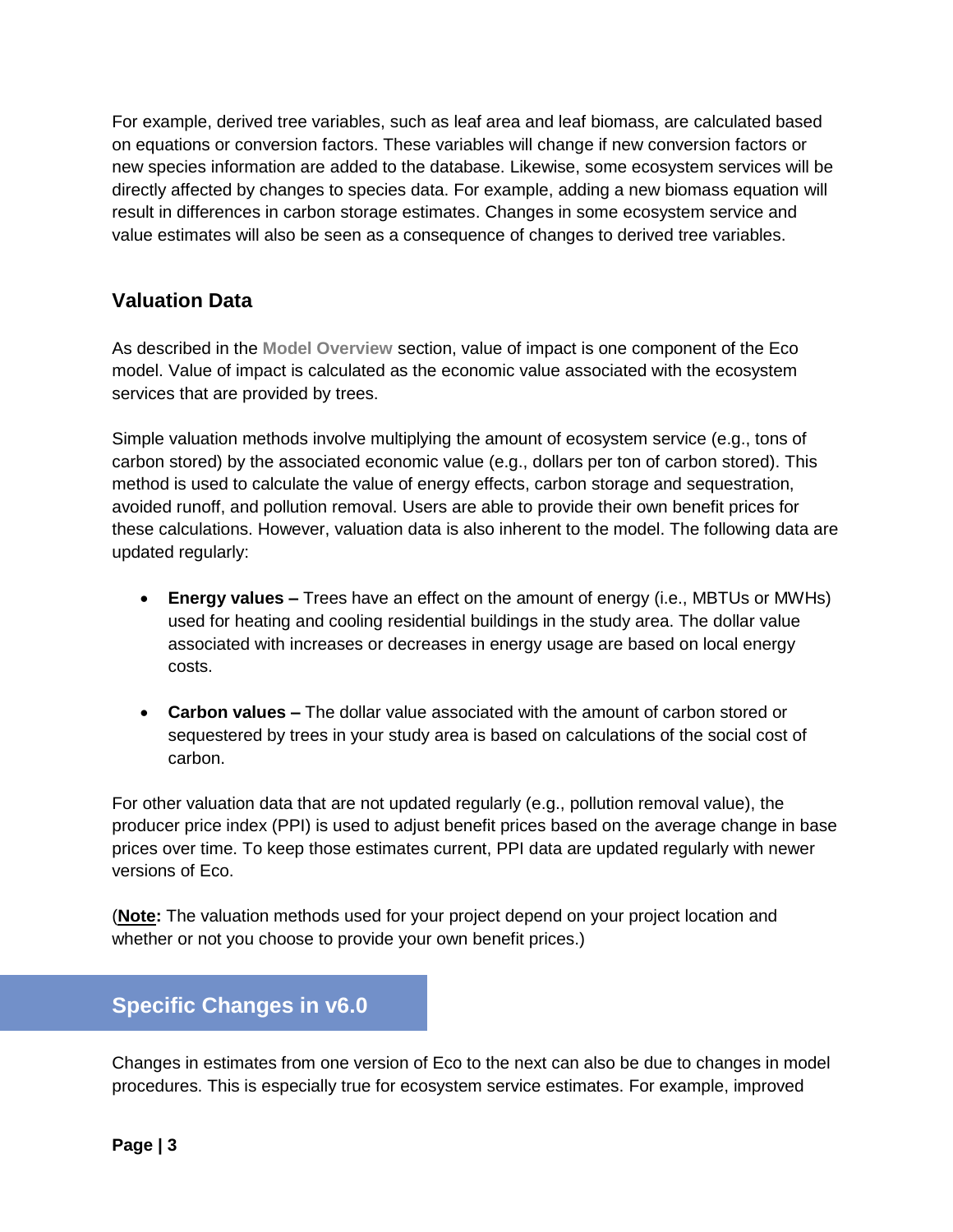rainfall interception or evaporation modeling will result in differences to avoided runoff estimates. The following model improvements have been made for Eco v6.0.

#### **Carbon Sequestration**

Carbon sequestration is the amount of carbon annually removed from the atmosphere and stored in the tree's biomass. To estimate annual carbon sequestration in i-Tree Eco, average annual diameter growth is added to the existing tree diameter (year *x*) to estimate tree diameter and carbon storage in year *x*+1. Projected carbon estimates from year *x*+1 are subtracted from carbon estimates in year *x* to determine gross carbon sequestration.

The Eco model uses an average annual diameter growth rate or base growth of 0.33 inches per year for each tree. In past versions of Eco, this growth rate was adjusted based on the diameter at breast height (DBH) of each tree and the number of frost free days in the study area. This methodology helped to account for the effects of tree size and local climate on growth rates.

For Eco v6.0, the methodology for estimating carbon sequestration has changed. The new methodology adjusts base growth rates based on the crown light exposure (CLE) of each tree and the number of frost free days in the study area. This method still accounts for the effect of local climate on growth rates. However, emphasis is now placed on the growing conditions (i.e., closed, mixed, or open conditions) of each tree rather than the size of the tree. It is believed that the base growth (0.33 inches per year) used by Eco is most closely associated with trees growing in open conditions, such as street trees, where CLE is measured between 4 and 5. For trees in more mixed (CLE 2-3) or closed (CLE 0-1) conditions, growth rates are adjusted downwards.

#### **Pollution Removal**

Pollution removal is an estimate of the amount of air pollution that is removed by trees either by interception or absorption. The amount of pollution removed is correlated to leaf area so i-Tree Eco uses a measure of leaf area index (LAI) in its modeling methods. Eco v6.0 is using a new methodology for estimating the LAI used for pollution modeling.

For a more technical description of this model enhancement, please read:

[https://www.itreetools.org/landscape/resources/Air\\_Pollutant\\_Removals\\_Biogenic\\_Emissions\\_a](https://www.itreetools.org/landscape/resources/Air_Pollutant_Removals_Biogenic_Emissions_and_Hydrologic_Estimates_for_iTree_v6_Applications.pdf) nd Hydrologic Estimates for iTree v6 Applications.pdf

#### **Model Precision**

In i-Tree Eco v6.0, the number of decimal places carried within the model was increased for all structural estimates (e.g., leaf area and biomass). This means that rounding takes place when